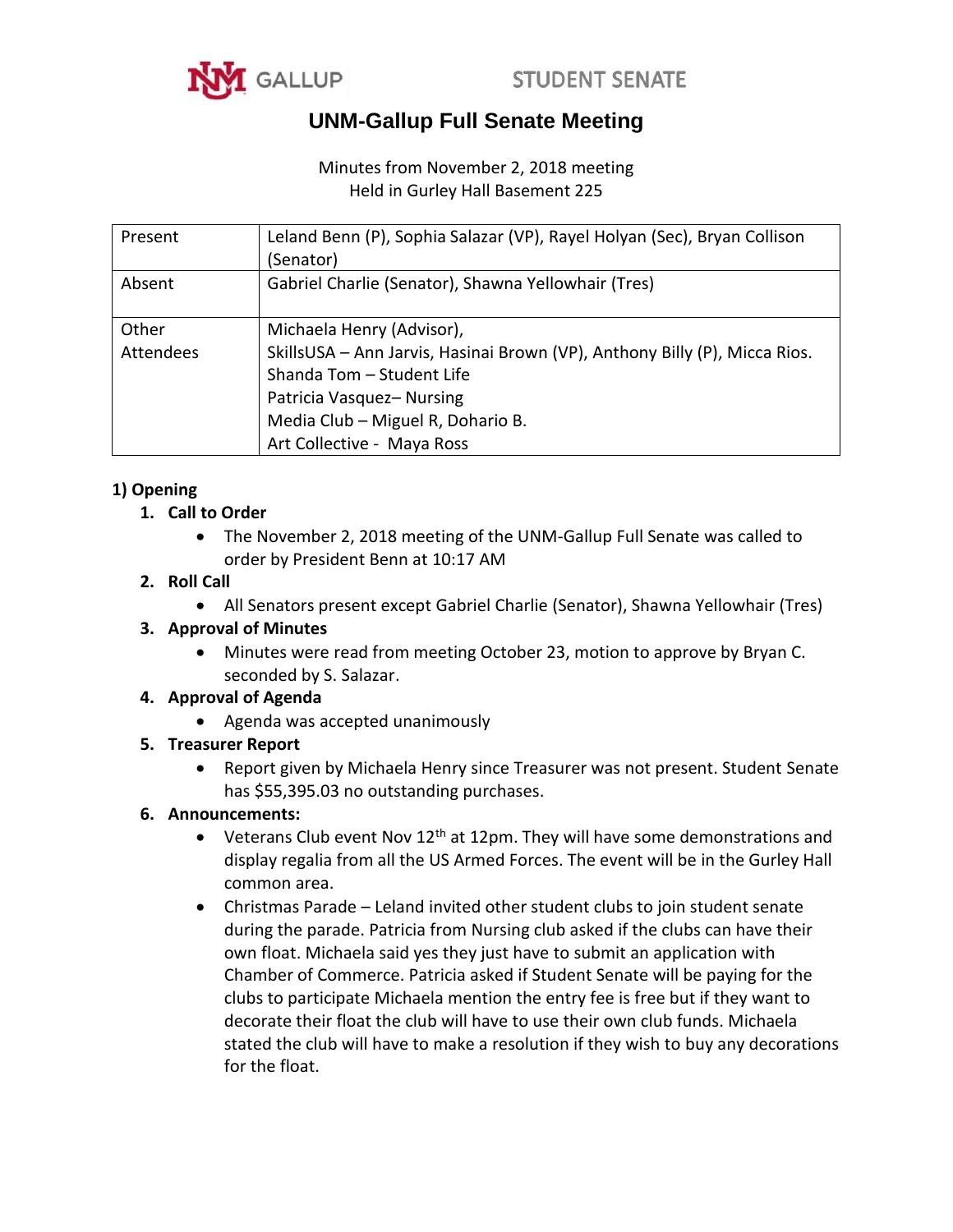



# **UNM-Gallup Full Senate Meeting**

- Holiday NM stated they want student club participation to have a booth to serve food. Ann Jarvis (SkillsUSA) stated Holiday NM will be service posole, bischochitos, and hot chocolate. Michaela stated Holiday NM is a big holiday party that the University puts on, they invite all of UNM-Gallup, and the community. She stated most booths are crafts for kids, some examples SkillsUSA had a booth were they help kids make a reindeer candy cane or the Gym had a mini golf activity. Michaela stated the next meeting for Holiday NM will be next Tuesday at 2pm in the Library conference room, if your club wants to have a booth please let Marilee know or just attend the meeting. Michaela also asked the clubs to participate in the lighting of luminaries. Ann stated during the party there will be a hot air balloon and they will need volunteers to help hold down the balloon. Shanda stated after the party if people could help with picking up the luminaries or their club can take them home.
- SkillsUSA Club Hasinai B.(VP) stated they need to finalize their collecting of dues from their club members of \$15.50 due by Feb  $1<sup>st</sup>$ . They want to fund raise to pay for a national conference.
- Running Club Miguel R. stated they will have a 5k Turkey Trot on Nov  $17^{th}$  they need volunteers the race is at 9am but registration will start at 8am.
- Nursing Club Patricia V stated nursing club is having a Toy Drive the boxes are setup in the nursing building it will run from now to the beginning of December. They hope to send out the toys early December.
- Media Club Miguel R stated they will have a media workshop with Rachel (Kaub) the KGLP station manager. The workshop will be November 8th
- Arts Collective Maya R. President stated they will have an art sale during Holiday NM.
- Student life/Events Coordinator Shanda T. stated she would like to go to club meeting to help with resolutions and get club events.
- $\bullet$  Unity Club clothing drive Nov 12 and 13<sup>th</sup> but not approved because they will need to submit facility usage forms.
- Trio Club Graduation will be Nov 15
- Fall Commencement will be December  $15<sup>th</sup>$  at Miyamura High School. Calling all clubs to help out they need help.

## **7. Old Business**

- Halloween Carnival Leland thank all the clubs how participated. Ann mention the event ran too long.
- Attendance policy for clubs Leland stated clubs must attend meeting at least one club member must attend meetings. Leland mention no club travel will be approve and no semester funds will be giving for the Fall but they may approve funding in the spring semester. Patricia V. asked if they will continue to get emails about the Senate meeting because that was helpful.